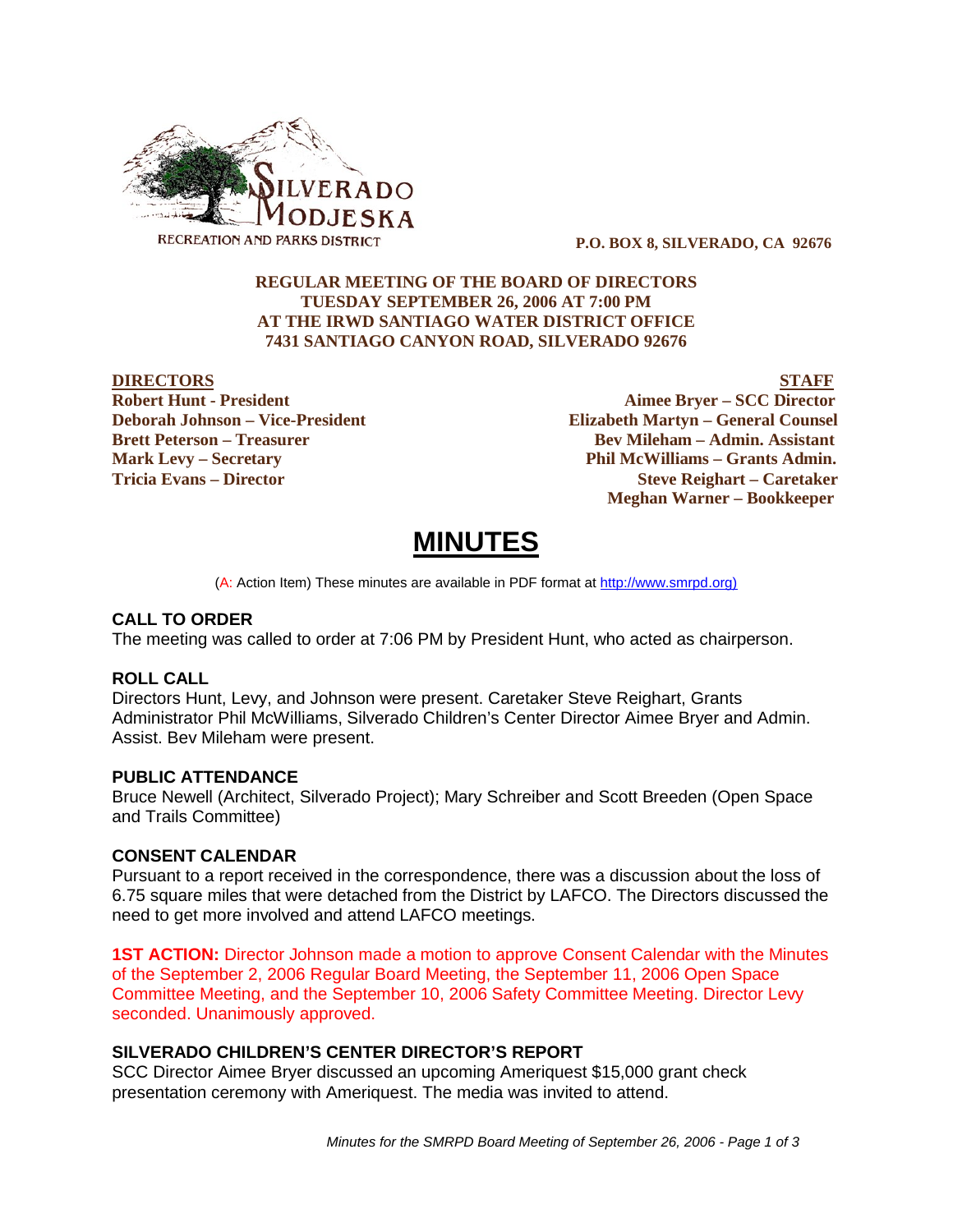The new Children Center sign and Ameriquest banners will arrive within the week. A meeting with the ad hoc Committee to finish up the OC Family Grant is scheduled within the week. A Harvest Festival Fundraiser at the Modjeska Home is being planned.

# **CARETAKER'S REPORT**

Steve Reighart reported that things are going well at Modjeska Community Center and the park. He requested permission to put in a 220V light, which he was directed to proceed with. The small building behind the Community Center has a new roof and he will store tables and chairs in it.

Silverado construction is ongoing. Need to repair or purchase a new master circuit breaker for the main electrical panel.

The Vinyasa Power Yoga classes have moved to the Modjeska Community Center as a permanent home because the temporary location there attracted many new participants, the wood dance floor is well suited to the activity, and the absence of a second meeting building offers a quieter venue.

### **GRANTS ADMINISTRATION REPORT**

Bruce Newell gave a report on the progress of the Prop. 40 funded Renovation Project at the Silverado Park and Community Center. There are minor problems whose biggest effect will be that construction will not be finished until after the Silverado Fair. However, getting the site ready for it by October 13th appears quite possible, with the only unavailable area being the big room in the old wing.

Vargas Structures Inc. invoice #4 Progress Payment request needs review, the final copy having been received on September 26th. There will be a Special Board Meeting called to vote on approving the request following detailed review and approval by the Architect and Project Manager.

Phil McWilliams gave a grants status report with written copies to the Board. The grant advances received, plus interest: \$151,610.78 (total). Total expenditures: \$102,208.23. The balance is \$49,402.55. Reimbursements requested: \$49,436.00. Major parts of the project left to complete include concrete slab, canopies, sports floor, ceiling and light fixtures.

### **PAYMENT OF DISTRICT BILLS**

**2ND ACTION:** Director Johnson made a motion to approve payment of Transmittal 09-06A for \$200.00 total for Directors compensation for the Board Meeting of August 22, 2006 to Directors Johnson, Hunt, Levy & Peterson. Director Levy seconded. Unanimously approved.

**3RD ACTION:** Director Johnson made a motion to approve payment of Transmittal 09-06B, District Bills for \$6,444.06. Director Levy seconded. Unanimously approved.

**4TH ACTION:** Director Johnson made a motion to approve payment of Transmittal 09-06C, District Bills for \$2777.31, with the addition of the annual Web hosting invoice for \$225.00, making the new total \$3002.31. Director Levy seconded. Unanimously approved.

Action on Vargas Structures Inc. Invoice #4 was continued pending review and adjustment by the Architect and Project manager.